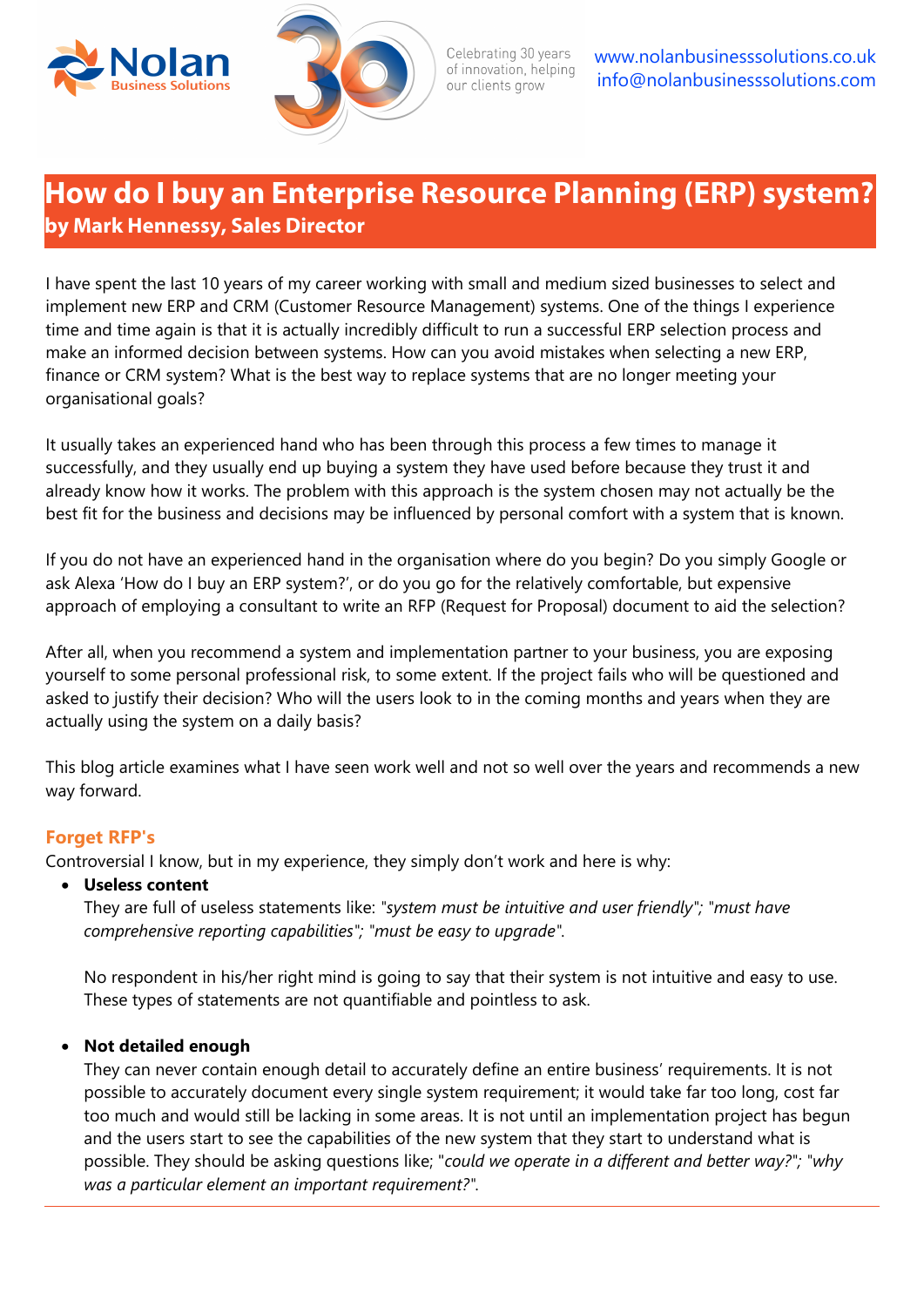# • **Too rigid**

RFP's are too rigid. They do not leave any room for knowledgeable partners to give the benefit of their experience and to suggest ideas for change based on best practice and what has been seen to work incredibly well on other implementations in similar organisations. A successful ERP implementation is a two-way process. The client has to be flexible and take advantage of the system's native capabilities to get the best from it, and the implementation partner has to adapt the system to meet any important requirements. The mantra must be to keep it simple and do as little development as possible.

## • **Dishonest responses, or no responses at all**

The tough truth is that most sales people responding to RFP's will be somewhat flexible with the truth when answering them. It is unlikely that a sales person is going to say their system can't meet an item marked as an 'essential requirement' when they know that the element is not actually that important based on their experience. It is easy to say you can meet a requirement when you have such limited information to go on. There are too many grey areas which make any promise easy to wriggle out of. Most ERP sales people groan inwardly when an RFP lands in their inbox. I know some partners who simply refuse to reply to them unless the client has agreed to engage in some kind of discovery meeting and I have regularly seen consultants struggle to get replies to RFP's.

## • **The new system will change your requirements**

It is common that an organisation's requirements will change once they understand what a new modern business management system is capable of. For example, a selection team sets out with a brief to replace their legacy finance system for a cloud based system which must handle multicurrency and multi company consolidated reporting. It must integrate with an incumbent CRM system. Then once they start to understand the breadth of functionality contained in a modern system they realise that it is pointless to integrate with the CRM, it is better to replace it and have a single system across both Sales and Finance functions. The RFP doesn't reflect this so is rendered useless in respect of the CRM system. The requirements are always ever changing as the team learns about new systems.

# **The way forward**

Now, let's be clear I am not saying that you should not examine your business and document the requirements but let's treat it differently and think more about higher level organisational goals. You should prepare a succinct document that focuses on things like:

- The organisation's goals over the next 3-5 years. Where is the business going and what do you need from a systems perspective to support that direction?
- How will the success of a new system be measured? This is a great question which really adds focus and direction to a project.
- High level functional areas the system must support. Stick with the high level here, the detail will come later once you engage in the discovery and demo process
- What are the current system in use and how/if are they integrated? What is in scope for change?
- Why are you looking to change systems?
- What is the culture of your organisation and how do you see an implementation partner fitting in with it?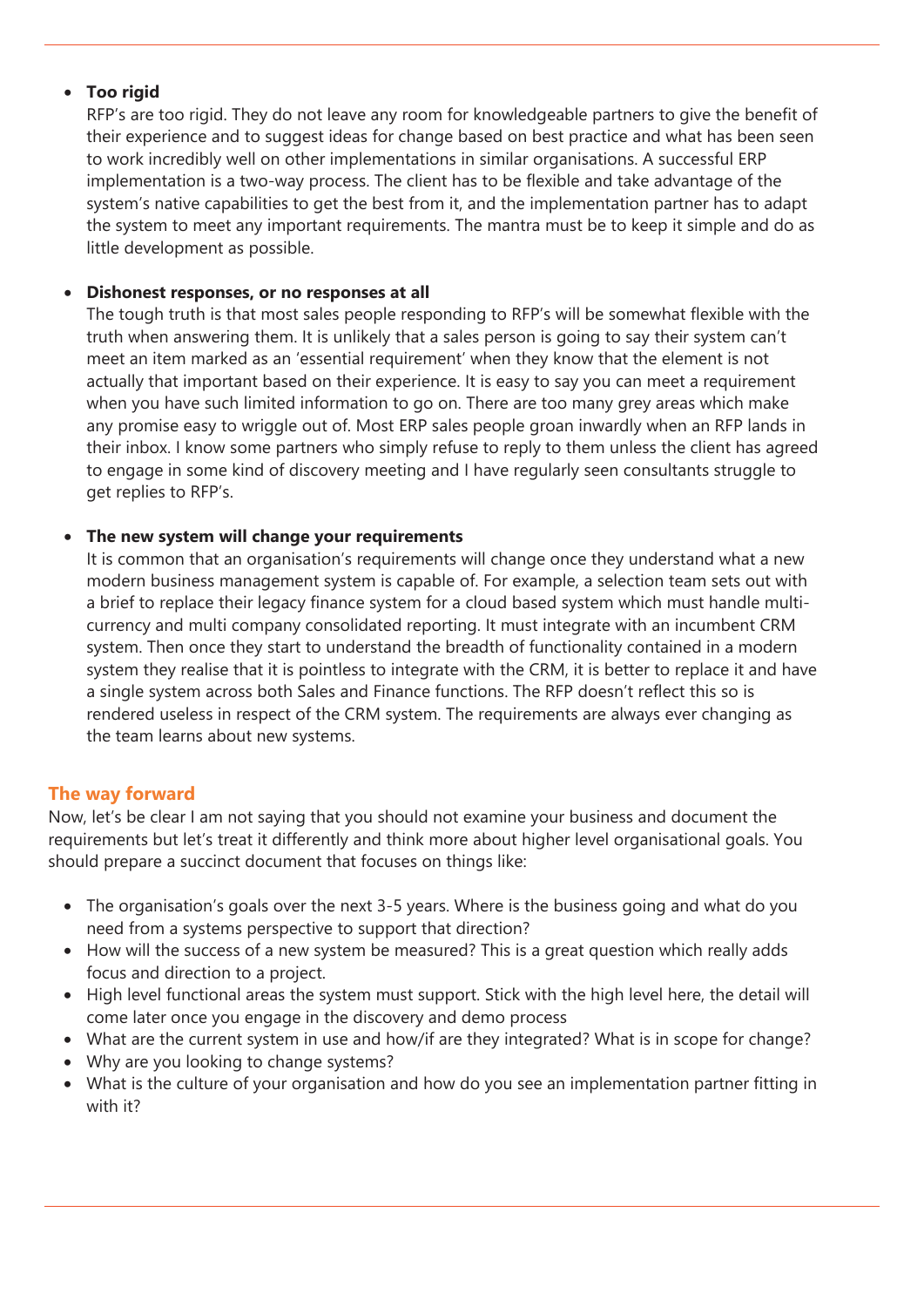Once you have prepared this you are ready to start looking for systems and implementation partners. Do you research on line and shortlist no more than 3 systems? If you have more than 3 on the list it will just be confusing and you will forget what was in each system. There is a huge amount of information on the Internet. Watch demo videos, download data sheets, read up and generally get a feel for a system long before you engage in product demos. Look for systems that have case studies in your industry. If there have been successful projects for similar businesses to yours, the chances of success are significantly higher for you. Especially if you use a partner that really understands your industry.

# **Partner or Software Vendor?**

Once you have selected 3 systems you then need to think about how you would like it to be implemented. Do you want to work with a partner, or go direct to the software author? There are pros and cons to both, but the key thing is to find someone who understands your sector and has references to prove it. Also discuss the project methodology and if they are not using an agile approach then be careful. A good system implemented by a bad partner will be a bad system to live with! The reality is that partners make their money through their services so are inherently motivated to look after you and build long term relationships with their clients.

# **Look for trusted partnerships not client/supplier relationships**

The best ERP projects are based on a trusted partnership approach. The devil is in the detail on these projects. You have to accept that you can't seek confirmation on every requirements right from the start and then hold your supplier to delivering on that scope. These are complex projects which change during the implementation. There has to be a partnership approach and shared goal to get the system up and running to meet the original goals as set out in your requirements document. This happens best when teams work together with flexibility on both sides. An agile project approach, that accepts that changes will happen as the partner learns about your business and you learn about the system, is essential. If you treat your implementer as a supplier and beat them up every step of the way you will end up with a system that does the bare minimum, not one that has been lovingly crafted by people who genuinely care and want to work with you. It works both ways, the implementer must be flexible, understand and deliver when a requirement is essential and outside the normal scope of the system. At the end of the day people buy people and it works both ways. Always take up references from similar businesses and if they can't supply them ask yourself why not.

# **Set a budget**

You need to be clear how much you are prepared to spend on a new system. This should be based on the ROI you expect to receive over the next 3-5 years. Your budget may change as you learn more about the systems, but do set one, so you have something to work to. You don't want to waste your time looking at something which is way over budget.

# **Discovery meetings**

Invite prospective partners in to conduct a discovery meeting. The purpose of this meeting is to start to understand how the partner works and their experience levels, and to get some more detail about the system. This is not a demo of the system, or a full requirement gathering workshop, but a chance for the partner to discover in more detail what your requirements are and for you to assess how they go about getting this information from you. The partner can't effectively demo the solution or give you a budget to work to until they understand your business to some level. There is no point sitting through hours of demo on a generic system which is not tailored to your business. Modern ERP systems are huge and complex and they need to be configured in the right way for you to truly see their capabilities.